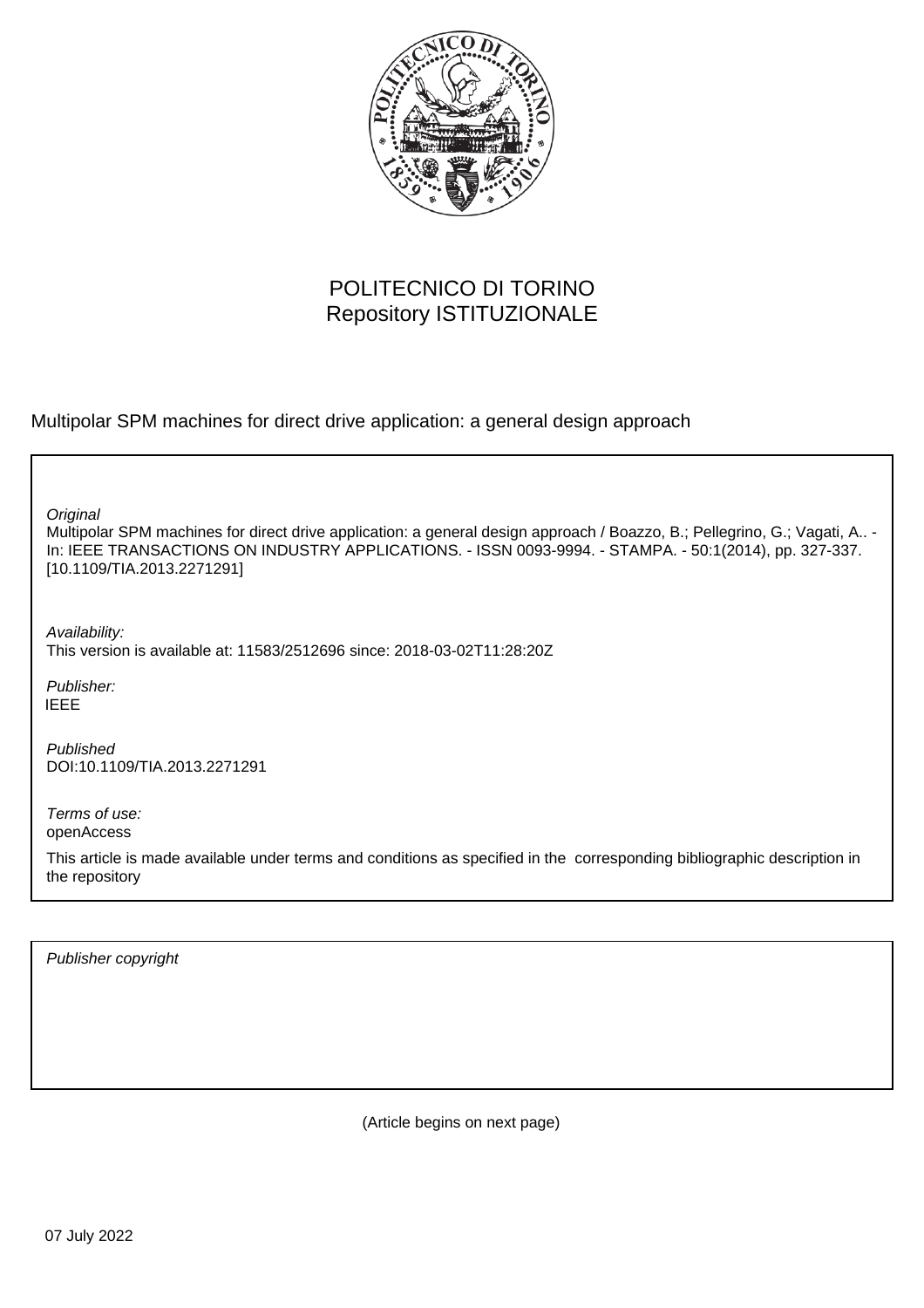# Multipolar SPM machines for direct drive application: a general design approach

B. Boazzo, G. Pellegrino, A. Vagati

Politecnico di Torino

Corso Duca degli Abruzzi 24, Torino, 10129 Italy

*Abstract* **- A closed-form, per-unit formulation for the design of surface mounted permanent magnet motors having high numbers of poles is hereby proposed. The analytical expression of machine inductances is presented, covering distributed and concentrated windings configurations. The paper addresses how the slot/pole combination, the geometric variables and the number of poles are related to average torque, the Joule loss and the power factor. The performance of distributed and concentrated windings machines is compared analytically, in normalized quantities. Last, the design approach is tested on four design examples, including all winding types and validated by finite element analysis.**

*Index Terms – PM motor drives, PM machines, Motor Design, Surface Mounted PM machines, Wind turbines.*

# I. INTRODUCTION

Permanent magnet (PM) synchronous machines are recognized for their performance in terms of torque density and efficiency. In particular, direct-drive machines of the surface mounted PM type (SPM) have been increasingly adopted as motor and/or generators in many up to date applications such as traction and propulsion, aerospace and energy production from renewable resources [1]. Recently, the price of rare earth PMs have suffered from a significant volatility, yet the interest for PM based electrical machines is high, as recent works demonstrate [1-2].

Over the last decade, a lot of effort has been devoted to the investigation of fractional slots per pole per phase combinations and concentrated windings, for their better fault tolerance, ease of manufacturing, short end connections and high copper filling factor [2-10]. However, distributed winding machines are still adopted in many direct drive applications.

The paper proposes a general, per-unit design approach for three-phase SPM machines for direct-drive applications. The investigation covers distributed and concentrated winding types; it is based on simple analytical formulas, valid for all integer and fractional slot numbers. The elementary block reported in Fig. 1 represents one pole of a SPM machine, e.g. with distributed windings. A rotating, direct-drive SPM machine with a high number of poles is the assembly of a proper number of such poles, with very good accuracy.

The key-geometric parameters, defined in Fig. 1, are the pole pitch *a*, the tooth length  $l_t$  and the PM length  $l_m$ . In all formulas, they will be normalized by the airgap length *g*. Another very important parameter is the number of slots per pole per phase *q*, that is an integer for distributed

windings and a fraction for concentrated windings. For fractional slot windings *a* is the rotor pole pitch. Other variables  $(k_m, B_{\ell_e}, k_t)$  are defined in Fig. 1, as a reference for the symbols adopted throughout the paper.



Figure 1. Elementary block of linear-like SPM synchronous machine, corresponding to one PM pole pitch. The example has  $q = 3$  slots per pole per phase.

Key figures of merit such as the shear stress (related to torque density), the power factor (PF) and the Joule loss per outer surface unit will be expressed as a function of *q* and the geometric quantities of Fig. 1. Optimal combinations of the design variables are addressed, given the type of windings (concentrated, distributed) and the cooling setup (Joule loss per square meter). Particular emphasis is put on how the PF can be maximized by design, given the shear stress, or vice versa. Such emphasis has the following motivations, that have relevance in particular for fractional slot machines:

- A low power factor negatively affects the size of the power converter.
- A low power factor indicates that the machine can be prone to load-dependent core saturation, leading to a torque reduction.
- The machine inductance is the key design parameter of fractional-slot SPM machines. The paper shows that PF maximization is a powerful criterion for orientating the choice of all other design variables.

After the model is introduced and commented, a design flowchart is proposed and applied to three design examples, one per type of windings. The design examples are validated by Finite Element Analysis (FEA) and the comparison between FEA and the analytical model is commented. General considerations about where and how to use factional slot configurations are given in the final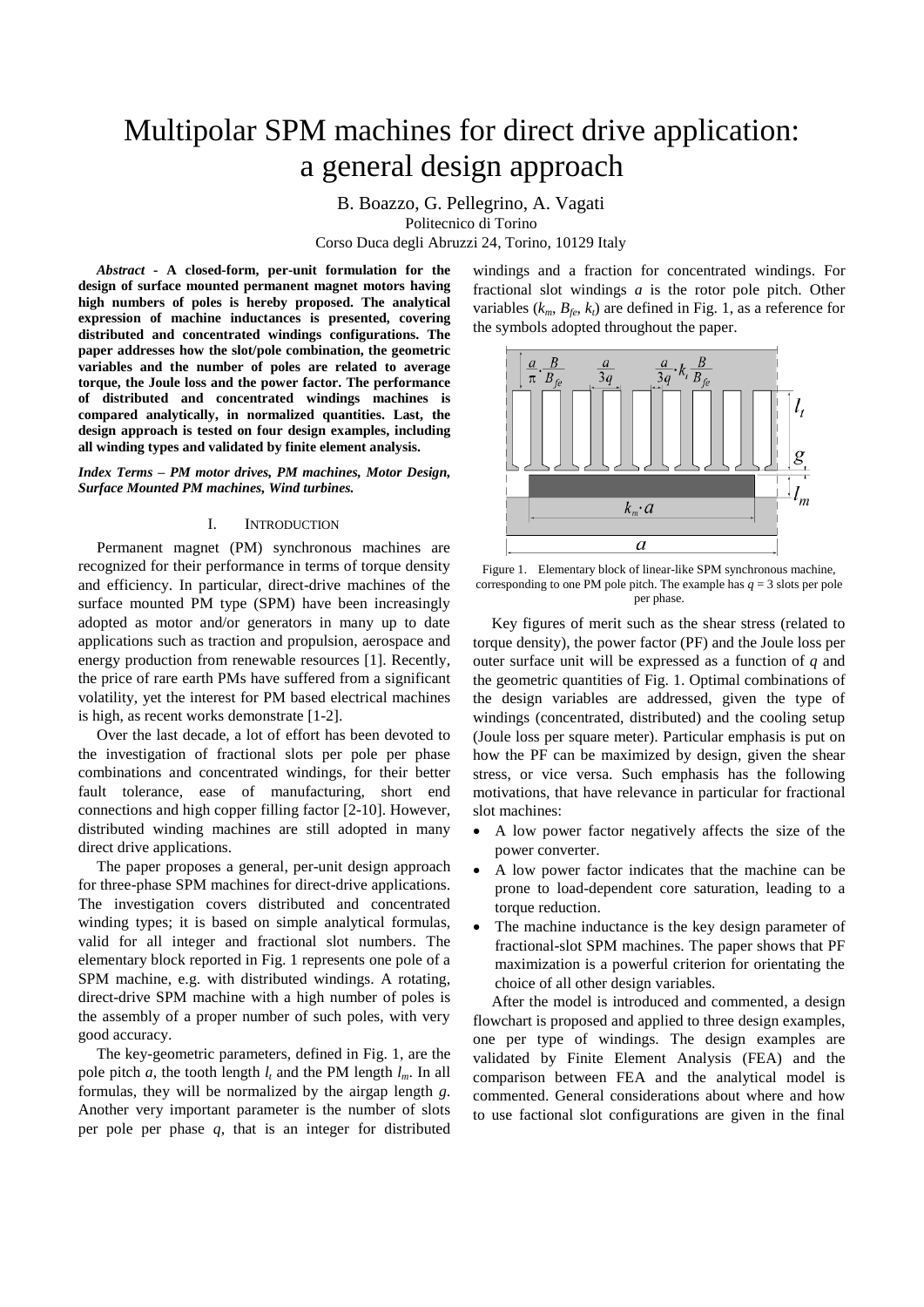discussion. This work is the prosecution and development of [11], where the modelling approach was first applied to single layer factional windings only.

# II. PER UNIT MACHINE MODEL

#### *A. Magnetic loading*

The magnetic loading *B* is defined as the peak of the fundamental component (wavelength  $= 2a$ ), at no load (1).

$$
B = \hat{B}_{gap, fund} = k_b \cdot \frac{B_r}{1 + k_c \cdot \frac{g}{l_m}}
$$
 (1)

Where  $B_r$  is the PM remanence,  $k_c$  is the Carter coefficient and  $k_b$  is a shape factor that quantifies the fundamental harmonic, given the magnets' pole arc [12].

$$
k_b = \frac{4}{\pi} \cdot \sin\left(k_m \cdot \frac{\pi}{2}\right) \qquad (2)
$$

Apart from the Carter coefficient, and given the airgap length, the no-load magnetic loading (1) depends on rotor parameters only and it is *independent of the rotor pole pitch a*. The effect of steel saturation at load is discussed at subsection VII.B.

Ultimately, the normalized PM thickness *lm*/*g* determines the magnetic loading (1) and also the resistance to de-magnetization of the machine. Over certain values, like  $l_m/g = 6$ , it is not convenient to further increase  $l_m/g$  to improve *B*, unless it is required by special overload needs and related demagnetization issues. The formulas relating  $l_m/g$  and the de-magnetization limit are not reported because they are out of the scope of this paper. The example value  $l_m/g = 6$  will be used in the following and final designs must be eventually verified against demagnetization through analysis and FEA.

#### *B. Electric loading and shear stress*

The electric loading is defined in (3):

$$
A = \frac{3}{2} \cdot \frac{N}{a} \cdot k_w \cdot l_q \qquad (3)
$$

Where  $k_w$  in (3) is the winding factor, *N* is the number of conductors in series per pole per phase.  $I_q$  is the phase current amplitude. It is implicitly intended that the current vector is aligned with the quadrature axis, that is the maximum force (torque) per Ampere situation. The average shear stress is:

$$
\sigma = BA \qquad (4)
$$

The shear stress is measured in  $N/m^2$  and it is the timeaveraged tangential force acting on the elementary block of Fig. 1, divided by the airgap surface. In case of a cylindrical machine, the shear-stress is proportional to its torque per rotor volume density.

Once the PM grade, shape and thickness are set, the magnetic loading (1) is determined. Then the shear stress will depend on the electric loading (3) only. Its upper limits

are either related to Joule loss (i.e. thermal limit or efficiency target) or to the aforementioned demagnetization.

#### *C. Specific Joule loss*

The Joule loss factor  $k_j$  (5), expressed in W/m<sup>2</sup>, is obtained by dividing the copper loss of the elementary block of Fig.1 per its outer surface, and it is representative of the heat dissipation capability of the machine:

$$
k_j = \frac{2\rho_{cu}k_{end}}{k_{cu}(1 - k_t \cdot B/B_{fe})} \cdot \left(\frac{A}{k_w}\right)^2 \cdot \frac{1}{l_t}
$$
(5)

 $\rho_{Cu}$  is the electric resistivity of copper,  $k_{Cu}$  is the slot filling factor (net copper over slot cross section), *kend* is the length of the conductors, including end connections, divided by their active length.  $B_f$  is the peak flux density in the stator back iron, that is inversely proportional to the cross section of the stator yoke as defined in Fig. 1.  $k_t$  is the tooth scaling factor, also defined in Fig. 1, and it is proportional to the tooth width. As for (1), also the Joule loss factor (5) is independent of the pole pitch, and it is also independent of the airgap lenght. *In substance, k<sup>j</sup> depends on the tooth length*, and the tooth length is not normalized in this case. The value of  $k_j$  at continuous conditions basically determines the length of the teeth, that has a direct impact on the mass of the active parts, as will be shown in the next sections.

#### *D. Power factor*

The vector diagram referring to one machine pole is reported in Fig. 2. The current vector is in time quadrature with the PM flux linkage  $(\lambda_{m,pole})$  and the stator resistance voltage drop is neglected. The PF angle  $\varphi$  can be expressed in normalized quantities as follows:

$$
tan \varphi \cong \frac{4\mu_0}{3\pi} \cdot L_{pole,pu} \cdot \frac{A}{B} \qquad (6)
$$

Where the subscript "*pu*" stands for per-unit and base for inductance normalization is:

$$
L_{base} = \frac{\mu_0 \cdot l}{2} \cdot \left(\frac{2}{\pi} \cdot k_w \cdot N\right)^2 \tag{7}
$$

being *l* the stack length. According to (6), the power factor is determined by the per-unit inductance *Lpole,pu* only, once the shear stress and its components *B* and *A* are given.



Provided that rare earth magnets are used, the factor *B*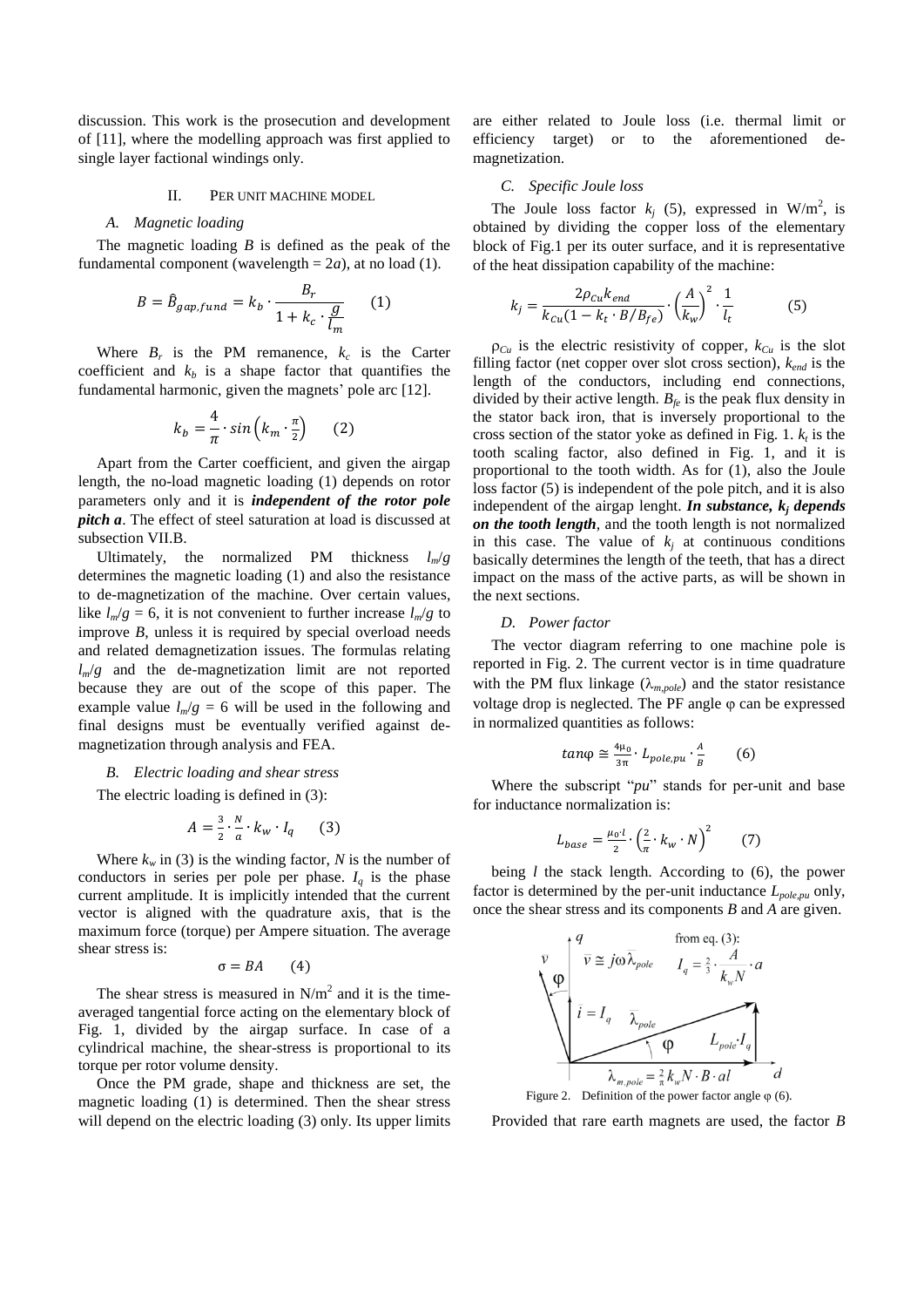has very little variations when changing from one machine to another, and then *the per unit inductance directly relates the power factor to the shear stress (torque*  density). This is of little importance with distributed windings, but it can become critical for fractional slot machines, in particular the single layer ones, where wrong design choices can lead to impractical values of the power factor. In the following the minimization of the pole perunit inductance is addressed, along with the criteria for a best compromise between shear stress and power factor.

# III. ANALYSIS OF THE PER-UNIT INDUCTANCE

The inductance of the elementary block of Fig. 1 is the sum of the *slot leakage* and the *air gap* inductances:

$$
L_{pole,pu} = L_{g,pu} + L_{slot,pu} \tag{8}
$$

In normalized quantities, the two components of (8) depend on the geometric variables defined in Fig. 1, with expressions that are different for distributed (integer *q*) and concentrated (fractional *q*) windings.

#### *A. Distributed winding machines*

The magnetization inductance is given by (9):

$$
L_{g,pu} = \frac{\pi^2}{6 \cdot k_w^2} \cdot \left(\frac{1}{k_c + \frac{l_m}{g}}\right) \cdot \frac{a}{g} \qquad (9)
$$

The slot inductance expression is (10):

$$
L_{slot,pu} = \frac{\pi^2}{2k_w^2} \cdot \frac{\frac{l_t}{g}}{\left(1 - \frac{B}{B_f e} k_t\right)} \cdot \left(\frac{a}{g}\right)^{-1} \tag{10}
$$

Expressions (9) and (10) are reported for  $q = 1$  only for simplicity and because most of machines with many poles have  $q = 1$ , as also the design example at Section VI. The equations could be complicated to include  $q > 1$  and shortpitching. The results for  $q = 2$ , full pitch, are reported in the graphs of Figs. 4-7 for the sake of comparison with  $q = 1$ , showing little difference at the purposes of this analysis.

From (9) it turns out that  $L<sub>o</sub>$  is proportional to the ratio  $a/g$ . Conversely, if the tooth length to airgap rate  $l/g$  is fixed, then *Lslot* is inversely proportional to *a/g*, as put in evidence in  $(10)^1$ .

The dashed curves in Fig. 2 show that the per-unit inductance, sum of (9) and (10), has a minimum for a precise *a/g* value. It can be demonstrated that the minimum inductance condition is when  $L_g = L_{slot}$ . Posing  $L_g = L_{slot}$ , the pole pitch to air gap ratio that minimizes the inductance is found:

$$
\left(\frac{a}{g}\right)_{Lmin} = \sqrt{\frac{3\frac{l_t}{g}\left(1 + \frac{l_m}{g}\right)}{1 - \frac{B}{B_f e}k_t}}
$$
 (11)

The minimum inductance, corresponding to  $(11)$ , is:

l

$$
\left(L_{pole,pu}\right)_{min} = \frac{\pi^2}{\sqrt{3}k_w^2} \sqrt{\frac{\frac{l_t}{g}}{\left(1 + \frac{l_m}{g}\right)\left(1 - \frac{B}{B_f e}k_t\right)}}\tag{12}
$$

The tooth to airgap length ratio  $l_{\ell}$  has effects on (11) and (12), as can be also seen in Fig. 2. The pole pitch (11) depends on  $l_m/g$  and  $l_t/g$  mostly. Typical values of  $k_t$  are 0.8 to 0.9, for distributed windings.

# *A. Fractional slot machines*

The slot inductance expression is (13), where  $n_l$  is the number of layers, equal to one for single layer and to two for double layer configurations, respectively. For  $n_l = 1$  the expression (13) equals (10).

$$
L_{slot,pu} = \frac{\pi^2}{2k_w^2} \cdot \frac{\frac{l_t}{g}}{\left(1 - \frac{B}{B_{fe}}k_t\right)} \cdot \left(1 - \frac{3 \cdot (n_l - 1)}{4 \cdot Q_0}\right) \cdot \left(\frac{a}{g}\right)^{-1} \tag{13}
$$

 $Q_0$  is the number of slots corresponding to half the electrical periodicity of the machine [7], for those *q* where anti-periodic symmetry conditions apply, or corresponding to the full electrical period, when they do not. In other words, the number  $Q_0$ , descending directly from  $q$ , represents the minimum number of slots to be simulated when symmetry boundary conditions (anti-periodic or periodic, in case) are adopted. *Lg,pu*, either for single or double layer windings is:

$$
L_{g,pu} = \frac{1}{n_l} \cdot \frac{\pi^2}{12(qk_w)^2} \cdot \left(\frac{1}{k_c + \frac{l_m}{g}}\right) \cdot \frac{a}{g} \qquad (14)
$$

According to the factor  $1/n_l$  in (14), the air gap *inductance of a double layer machine is half the one of the single layer machine having the same geometry*. This conclusion is valid for all values of *q*. The derivation of (9)- (10) and (13)-(14) is reported in the Appendix.



Figure 3. Per-unit inductance versus the pole pitch to airgap ratio. The examples refer to  $q = 1$  and  $q = 2/5$ , single and double layer.  $l_m / g = 6$  and *lt*/*g* is a parameter.

In Fig. 3 the per-unit pole inductance is reported as a function of  $a/g$  for the example cases  $q = 1$  and  $q = 2/5$ , single and double layer. Double layer machines tend to have a lower inductance than single layer ones, as intuitive, and have the minimum inductance condition at larger pole pitch values. The comparison between fractional machines

<sup>&</sup>lt;sup>1</sup> The airgap can be simplified between  $l/g$  and  $(a/g)^{-1}$  in (10) and (13), meaning the slot inductance is proportional to  $l/a$ , whatever the airgap. The form of (10) was chosen for having all dimensions normalized by *g*.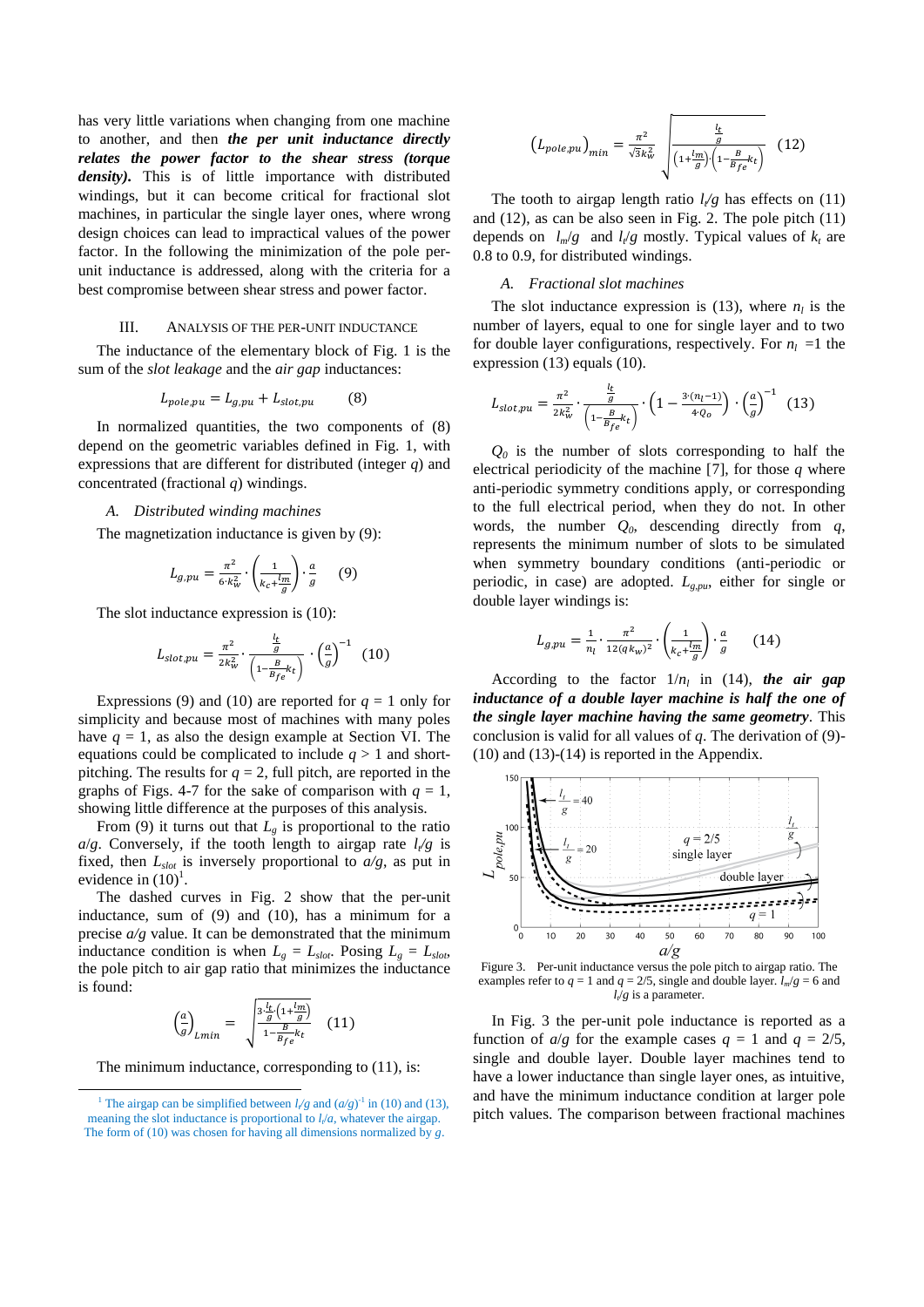having different *q* is reported in Fig. 4a, for single layer, and Fig. 4b, for double layer. The two figures also report the curves for integral *q*, that are all the same, instead, independently from *q* being one, two or more.

Posing (13) equal to (14), the minimum inductance condition and the minimum inductance value are now:

$$
\left(\frac{a}{g}\right)_{Lmin} = q \sqrt{\frac{6n_l \left(1 - \frac{3\cdot (n_l - 1)}{4Q_0}\right) \frac{l_t}{g} \left(1 + \frac{l_m}{g}\right)}{\left(1 - \frac{B}{B_f e} k_t\right)}} (15)
$$
\n
$$
\left(L_{pole,pu}\right)_{min} = \frac{1}{q} \cdot \frac{\pi^2}{\sqrt{6}k_w^2} \sqrt{\frac{\frac{l_t}{g} \left(1 - \frac{3\cdot (n_l - 1)}{4Q_0}\right)}{n_l \left(1 + \frac{l_m}{g}\right) \cdot \left(1 - \frac{B}{B_f e} k_t\right)}} (16)
$$

The minimum inductance pole pitch (15) is proportional to the fractional  $q$ , while it was insensitive to integer  $q$  in (11), as also evident from Fig. 4. This accounts for how critical the choice of *q* can be when designing a fractional slot machine, for keeping the power factor within the limits, as addressed in the following section. Also the minimum inductance value (16) varies a lot from one fractional *q* to another, that is again verified in Fig. 4.



Figure 4. Per-unit inductance for different values of fractional *q*. a) Single layer machines compared with integral *q*; b) Double layer machines compared with integral *q*. All examples have  $l_m/g = 6$  and  $l_f/g = 40$ .

# IV. MAXIMUM POWER FACTOR MACHINES

Machines having minimized inductance are compared in this section, meaning that their pole pitch satisfies the condition (11), for integral  $q$ , and (15) for fractional  $q$ , given the tooth length *l<sup>t</sup>* /*g*. Figure 5 reports the pole pitch as a function of the number of slot per pole per phase. In case of cylindrical machines all having the same rotor diameter, such  $a/g$  values are a measure of the number of pole pairs,

in inverse proportion. From Fig. 5:

- *fractional slot machines* tend to have a smaller  $(a/g)_{Lmin}$ and then *a higher number of poles*, when the minimum inductance criterion is satisfied.
- In such conditions, double layer machines can be close to integral slot ones, for values such as  $q = 1/2$  or 2/5.
- Low *q* machines and single layer machines are forced to have a high number of poles (low *a/g*) for keeping the inductance low.

Figure 6 reports the minimum values of the per unit inductance (12) and (16), giving evidence of what anticipated in Figs. 3 and 4:

- $\bullet$  integral slot machines are insensitive to  $q$  while fractional slot ones are very sensitive to *q*.
- The minimum inductance is inversely proportional to the fractional  $q$ , and becomes very large for little values of *q* such as 1/8 or 1/10;



Figure 5. Pole pitch factor that minimizes the machine inductance, as a function of the number of slots per pole per phase. *lt*/*g* is a parameter



Figure 6. Minimum pole per-unit inductance as a function of the number of slots per pole per phase and the tooth length.  $l_{\ell}/g$  is a parameter

As said after equation (6), the per-unit inductance determines the power factor given the shear stress. In Fig. 7 machines all having the same shear stress are evaluated, and their maximum PF is reported for all *q* values, following the pole pitch conditions of Fig. 5 and the minimized inductances of Fig. 6. The shear stress is 62.5  $kN/m<sup>2</sup>$  for all machines, and the corresponding electric loading is 55 kA/m, according to (1) and (4). The power factor is calculated via (6). All the examples of Fig. 7 have the same airgap and rotor parameters  $(l_m/g = 6, B_r = 1.12$  T,  $k_b = 1.15$ , that is a typical value).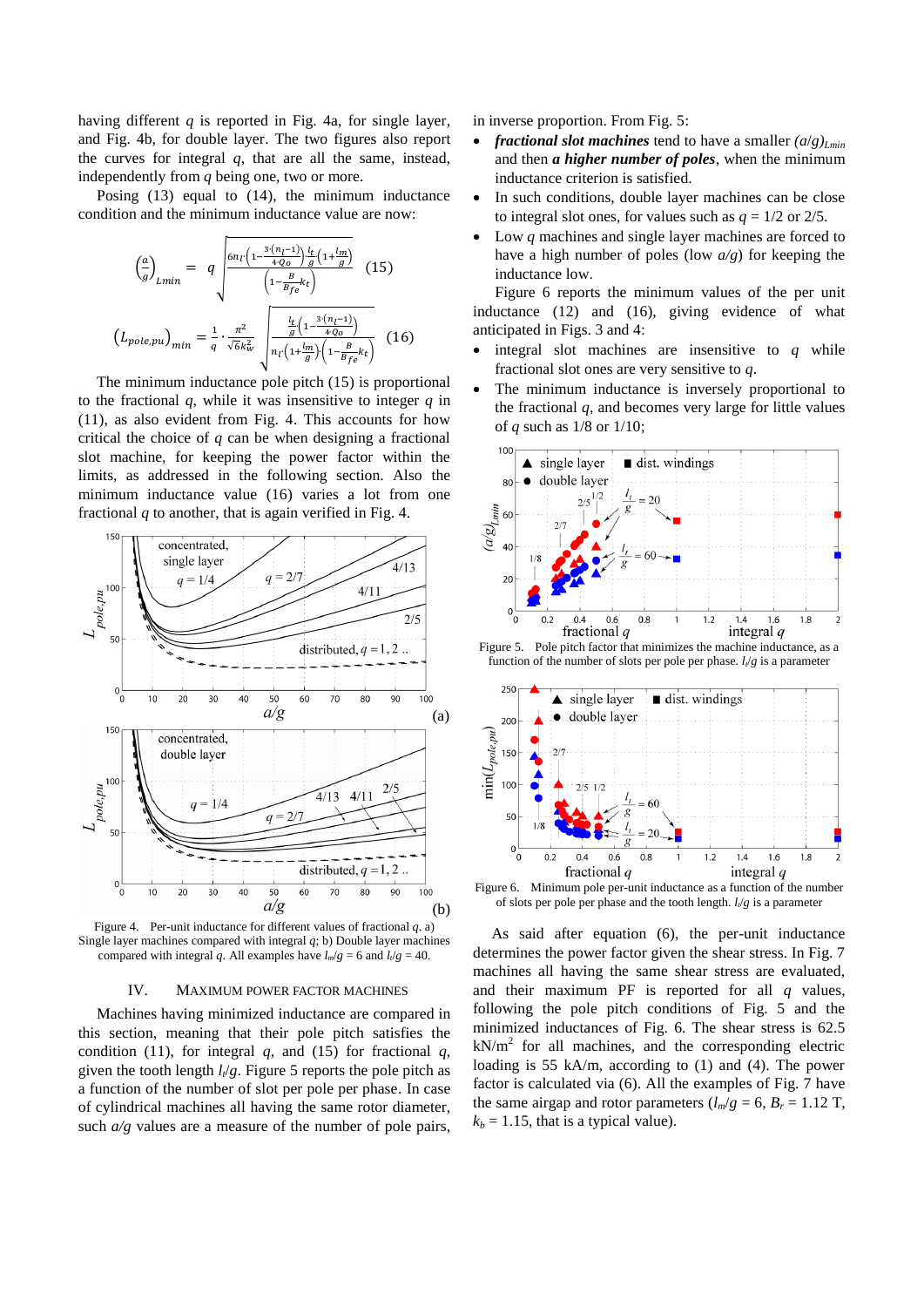

Figure 7. Maximum power factor at given shear stress ( $\sigma = 62.5 \text{ kN/m}^2$ ) as a function of the number of slots per pole per phase and the tooth length. *lt*/*g* is a parameter

The results of Fig. 7 show that:

- With low fractional values of *q* (e.g. 1/8) there is no way of having an acceptable power factor, even if the pole pitch is chosen for PF maximization.
- Popular slot per pole combinations such as 2/7 are at risk for this reason, with single layer windings.
- Shortening the teeth improves the power factor, but it also directly increases the specific loss (5).
- Therefore, in many cases it is actually impossible to have an acceptable PF with a low fractional *q* and single layer windings, due to the thermal limit.
- This becomes even more serious when the minimum inductance condition (15) is not respected.
- The PF of integral slot machines is steadily high, and it is then not necessary to optimize the pole pitch, in this case.
- On the contrary, integral slot machines can even have a PF that is too high, and related side effects such as high short circuit currents and PWM current ripple.

# V. DESIGN FLOWCHART

This section describes how a rotating machine can be designed via the linear per-unit model developed so far. It is convenient to introduce the relationship between torque and shear stress (17), depending on the rotor radius *r* and the stack length *l*, and the expression of the number of poles (18), given the radius and the pole pitch.

$$
T = \sigma \cdot 2\pi \cdot r^2 \cdot 1 \tag{17}
$$

$$
p = \frac{\pi \cdot r}{a} \tag{18}
$$

The flowchart is organized as follows: firstly, the elementary block is determined, in terms of size and performance, by applying the per-unit model iteratively according to the design constraints. Then, the rotating machine is obtained as the assembly of a proper number of the just defined blocks. The minimum inductance condition orientates the choice of the pole pitch and then the number of poles (18). When the PF is actually a problem (e.g.

single layer machines), then such pole pitch will be the actual design choice, otherwise it is always convenient to reduce the pole pitch for increasing the number of poles and then the mass of the active parts.

It is now assumed that the lower limit to the rated power factor is 0.7, as a reference value, but different choices can be made. Elementary blocks having the PF lower than 0.7 are then rejected and the model is re-evaluated with different inputs.

# *B. Preliminary data*

- Airgap length *g*
- *q* and type of winding
- PM grade (*Br*) and thickness *lm/g*
- Steel exploitation *Bfe* (peak)
- Cooling and thermal constraint, represented by the target specific loss *kj*<sup>0</sup>
- Target shear stress  $\sigma_0$ , with reference to typical figures of machines having the same type of cooling and the same size.

# *C. Design of the elementary block*

- 1. The magnetic loading *B* is calculated via (1).
- 2. The electric loading is calculated from *B* and the  $\sigma_0$ target, according to (4).
- 3. The tooth length is tentatively set according to the loss target  $k_{i0}$ , according to (5). The end connection factor is a tentative value in this case, to be recalculated once the active length and the pole pitch are finally done. This can require some iteration.
- 4. The reference pole pitch (*a*/*g*)*Lmin* is calculated according to the minimum inductance condition, (11) or (15), respectively.
- 5. The minimized power factor is evaluated and compared to the limit.
	- a. *If the PF is 0.7 or little more, then the block is completely defined*.
	- b. If the PF is lower than 0.7, then  $l_t$  is reduced and the flowchart is restarted from point 3. One of the two targets  $\sigma_0$  and  $k_{i0}$  must be relaxed, in this case.
	- c. If there is a PF margin ( $PF \gg 0.7$ ), then the pole pitch is reduced with respect to (*a*/*g*)*Lmin* for increasing the number of poles, as aforementioned. The outputs of this stage are:
- the pole pitch  $a/g$  and the tooth length  $l_f/g$ .
- The shear stress, the power factor, the Joule loss factor.

As said at point 5c, most of the times a PF margin exists and it is not convenient to stay on the minimum inductance pitch. If reducing the pitch still maintains an acceptable PF, it is convenient to do it, because machines with a shorter pitch will have shorter end connections, a lighter back iron and a lower short circuit current. Having a PF margin is very often the case with distributed windings, less often with double layer, fractional *q* and it is more rare with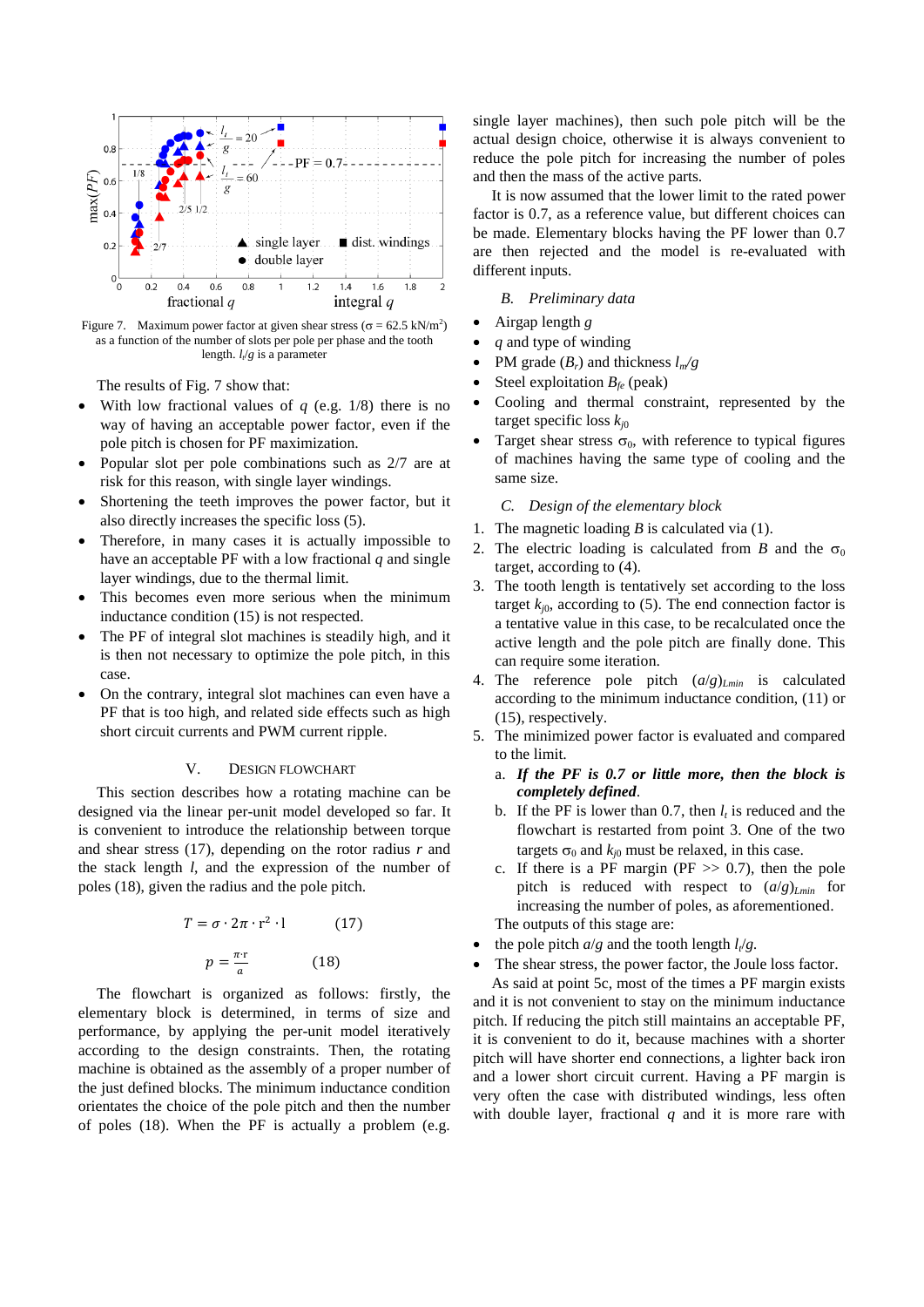single layer windings. In conclusion, *the (a/g)Lmin sets an upper limit to the pole pitch*: all good machines have a pitch that is equal or lower than that, whilst choosing it larger would only give disadvantages in terms of weight, PF and end connections.

#### *D. Additional input data*

The rotating machine is defined according to:

- the target torque  $T_0$  and the rated speed.
- The maximum outer radius  $(R_0)$  and stack length  $(l_0)$ .

#### *E. Design of the rotating machine*

Given the shear stress of the elementary block:

- 1. the product  $r^2l$  is evaluated via (17), according to the target torque.
- 2. From  $r^2l$ , the rotor radius and stack length are chosen, within the maximum length limit.
- 3. The number of pole pairs (18) is calculated and truncated to the closest feasible number. Not all integers are feasible, when dealing with fractional slots.
- 4. The end connection length is corrected and the specific loss is recalculated according to.
- 5. Also the machine inductance and the power factor are recalculated, after the pole pair truncation.
- 6. The stator outer radius is calculated and compared to its limit
	- *a. If the outer radius is ok, then the design is finished.*
	- b. If it is too large, the flowchart restarts from point 2 with a reduced *r* and an increased *l*, where possible.
	- c. If both *l* and *R* are over their limits, some constraint must be relaxed.

Once the flowchart is completed, the final design is FEA evaluated.

# VI. DESIGN EXAMPLES

The target performance, common to all design examples is the one of a *direct-drive wind power generator*, rated 3 MW at 16.9 rpm, that means 1695 kNm continuous torque. The target specific loss is  $k_{j0} = 7500 \text{ W/m}^2$ , referring to direct ventilation from the wind and the stator diameter should be lower than or equal to 4 m.

The three example geometries reported in Fig. 8 have been designed following the just introduced flowchart. *Design 1* refers to distributed windings with  $q = 1$ , *design 2* is optimized for single layer windings with  $q = 2/5$  (version 2*a*) and then re-evaluated with double layer windings (version 2*b*). Last, *design* 3 is optimized for  $q = 2/5$ , double layer. All final designs have the same outer dimensions (stator diameter and stack length), the same calculated torque, and very similar Joule losses. Iron loss is not included in this analysis, due to the low fundamental frequency of all the design examples.

# *A. Design 1: distributed windings*

The distributed winding example has  $q = 1$ . Higher numbers  $(q = 2, 3 ...)$  would make the slots too slender to be feasible. The geometry of *design 1* is described in Table I, along with its FEA evaluated performance. Table II compares the model results with FEA. The sketch of the laminations is on the left-hand side of Fig. 8.

The minimum inductance condition would have suggested a pole pitch factor  $\left(\frac{a}{g}\right)_{Lmin} = 44.2$  instead of the chosen  $a/g = 25.3$ . As said in subsection IV.C, the minimum inductance condition tends to be disadvantageous for distributed winding machines. *Design 1* here has  $p = 45$ while one machine designed according to  $\left(\frac{a}{g}\right)_{Lmin}$  would have had 25 pole pairs, and a significantly higher mass of the active parts. The power factor of *design 1* is still high enough (0.84 from the model, 0.85 from FEA). Moreover, the fundamental frequency is still low enough (12.7 Hz at rated speed) to assume that the iron and PM loss are negligible with respect to the Joule loss.

The tooth length of this machine  $(l_f/g = 30)$  is higher than the one of the other two machines of Fig. 8, having fractional slots. The teeth of *design 1* are necessarily longer to keep the Joule losses equal to the other designs. It is consistent with the literature that fractional slot machines have lower Joule losses due to their shorter end connections. This can be seen in (5), where the end winding factor *kend* is in evidence. Besides, the two fractional slot machines also have a lower tooth scaling  $k<sub>t</sub>$  factor (see Table I), and this again reduces the Joule loss according to (5). In other words, designs 2 and 3 have a more convenient slot to tooth split factor, resulting in a larger total copper area over the machine cross section. Also the slot filling factor  $k_{Cu}$  could be a matter of discussion, but here all examples have 0.4.

# *B. Design 2a: single layer, concentrated windings*

The number of slots per pole per phase is  $q = 2/5$ , as suggested by all the considerations about the power factor, summarized in Figs. 5 to 7. The main data of *design 2* are in Table I, while the model versus FEA comparison is in Table III. The sketch of the laminations is in the middle of Fig. 8. As for *design 1*, the design flowchart is iterated for obtaining a stator radius that is exactly 2 m and to comply with the torque and loss targets. In this case, the pole pitch choice follows the minimum inductance condition  $(a/g =$ 19.3) and the corresponding pole pairs number is very close to 60, with no need of truncation. The model-calculated power factor is 0.7.

# *C. Design 2b: double layer version of design 2a*

*Design 2b* is essentially the same machine of *design 2a*, where the single layer windings have been replaced by a set of double layer ones. Most of the data referring to this machine in Table I are the same given for *design 2a*. When different, the additional numbers in round brackets in the table refer to *design 2b*.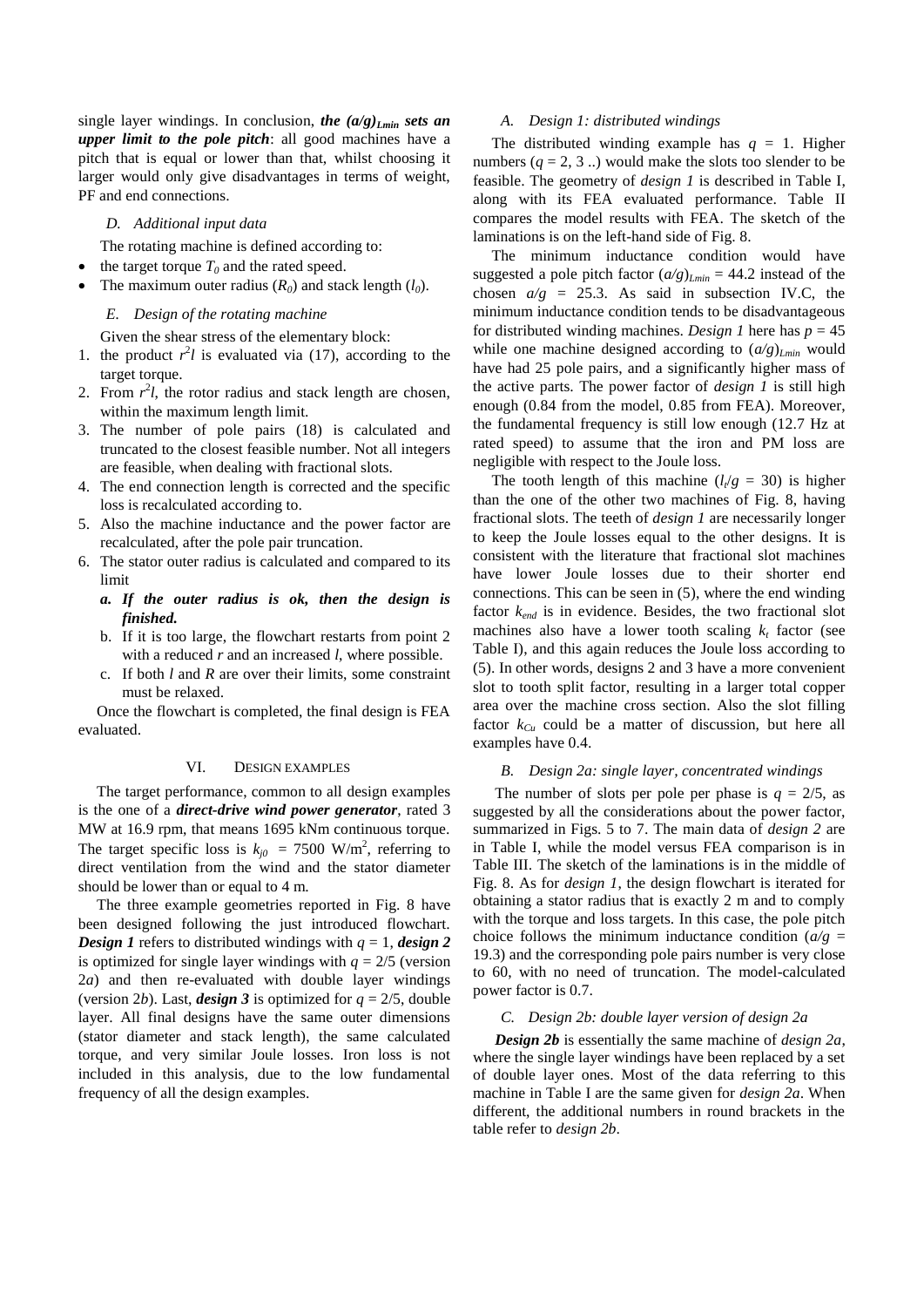

Figure 8. Sketches of the three design examples geometries.

TABLE I –MAIN DATA OF THE MACHINE DESIGN EXAMPLES

| <b>Design</b>           | 1                                | $\overline{2}$ | 3                |       |  |
|-------------------------|----------------------------------|----------------|------------------|-------|--|
|                         | Main input data                  |                |                  |       |  |
| Winding type            | Dist                             | DL             |                  |       |  |
| Slot/pole/phase         | $\overline{q}$                   | 1              | 2/5              | 2/5   |  |
| Airgap                  | $g$ (mm)                         |                | $\overline{5}$   |       |  |
| Magnet grade            | $B_r(T)$                         |                | 1.12             |       |  |
| PM length               | $l_m/g$                          |                | 6.1              |       |  |
| Core flux density       | $B_{fe}$ (T)                     |                | 1.5              |       |  |
| Slot filling            | $k_{Cu}$                         |                | 0.4              |       |  |
| Stator radius           | R(m)                             |                | 2.00             |       |  |
|                         | Design results                   |                |                  |       |  |
| Rotor radius            | r(m)                             | 1.807          | 1.840            | 1.815 |  |
| Stack length            | 1.3                              |                |                  |       |  |
| Pole pitch              | a/g                              | 25.3           | 19.3             | 25.4  |  |
| Tooth length            | $l_{\ell}$ g                     | 30.4           | 23.8             | 26.6  |  |
| Pole pairs              | $\boldsymbol{p}$                 | 45             | 60               | 45    |  |
| Carter                  | $k_c$                            | 1.053          | 1.085<br>1.101   |       |  |
| End connections         | $k_{end}$                        | 1.334          | 1.094<br>(1.066) | 1.087 |  |
| Tooth scaling           | $k_t$                            | 0.8            | 0.76             | 0.76  |  |
| Mass of<br>active parts | (tons)                           | 33.2           | 26.7<br>(26.5)   | 29.5  |  |
| Mass of PMs             | (tons)                           | 2.96           | 3.01             | 2.97  |  |
|                         | <b>FEA</b> evaluated performance |                |                  |       |  |
| Torque                  | 1533<br>1562<br>(1572)           |                | 1609             |       |  |
| Joule loss              | (kW)                             | 108            | 110<br>(118)     | 109   |  |
| PF                      | 0.85                             | 0.70<br>(0.78) | 0.78             |       |  |

Also, Table III reports the FEA to model comparison for this particular machine. In brief, the double layer version shows a significantly higher power factor (0.78 versus 0.70), but also a little increase of Joule losses for giving the same torque (118 kW versus 110 kW). This is due to the winding factor  $k_w$  that is lower with double layers (0.966) versus 0.933).

#### *D. Design 3: double layer with optimized PF*

*Design 3* is also reported in Table I and in Fig. 8, on the right-hand side. Table IV reports the model and the FEA calculated performance. The number of poles has been chosen for inductance minimization according to (15) and (18), apart from pole-pair truncation. According to FEA, *design 3* is the one giving the highest torque, or the less underestimated one (1609 Nm against the target 1695 Nm), due to a lower impact of core saturation that will be discussed later. Joule losses are the same of *design 1* and *design 2a* and the weight of the active parts is intermediate between the three geometries. The power factor is practically equal to the one of *design 2b*, even if that machine was not specifically designed for PF maximization, in the double layer version. This could sound counterintuitive, in a way, but it must be considered that *design 3* has longer teeth, and then a PF factor that tends to be worse due to the slot leakage inductance.

Which solution is better between *design 2a* and *design 3* is a matter of discussion, the former being lighter (26.5 tons versus 29.5 tons), while the latter giving more torque for the same loss.

#### *E. Finite element validation of the model*

The per-unit design procedure has been validated via static magnetic FEA using FEMM [13]. Finite element results are given in Tables II to IV, next to the model results for the design examples. Both with the model and with FEA, the magnetic loading *B* is evaluated at no load, and the numbers are very alike in this case, for all machines. The model calculated target torque is purposely equal (1695 kNm), as well as the model calculated Joule loss (109 kW). The number of turns in series per phase is chosen to set the phase voltage of all machines to 577 V peak, at rated current. This calculation was based on FEA results. The discrepancy between FEA and model evaluated losses in the Tables is related to the effect of curvature on the actual cross section of the slots. It is no coincidence that this effect is more evident in *design 1*, which is the one with the longest teeth. In fact, the linear model underestimates the cross section of slots, and the approximation is always conservative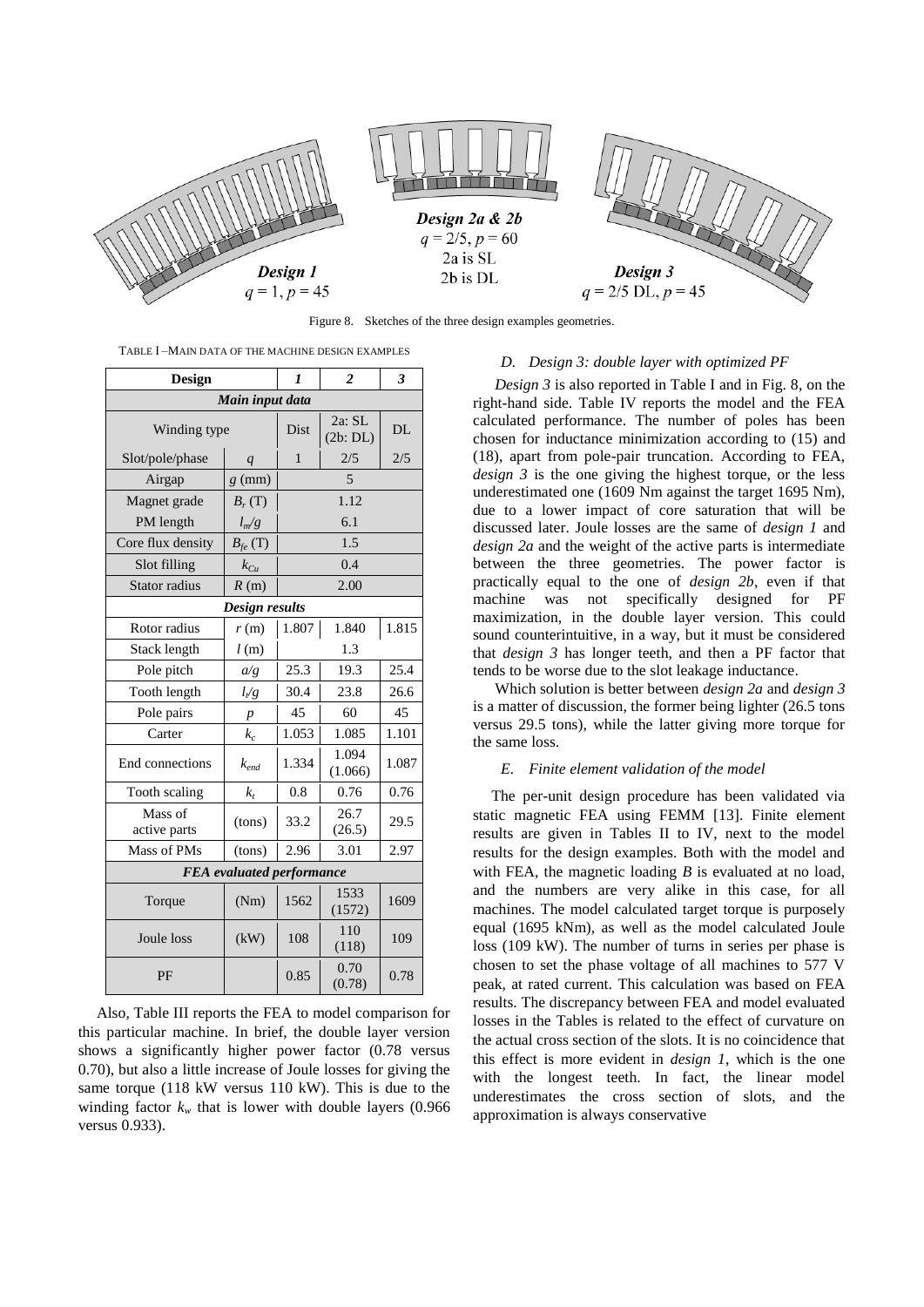| TABLE II – PERFORMANCE OF DESIGN $1, q = 1$ |      |       |            |  |  |  |  |  |  |  |
|---------------------------------------------|------|-------|------------|--|--|--|--|--|--|--|
|                                             | Eq.  | Model | <b>FEA</b> |  |  |  |  |  |  |  |
| B(T)                                        | (1)  | 1.10  | 1.10       |  |  |  |  |  |  |  |
| A(A/m)                                      | (3)  | 54293 |            |  |  |  |  |  |  |  |
| $\sigma$ (kN/m <sup>2</sup> )               |      | 63.22 | 58.25      |  |  |  |  |  |  |  |
| $T$ (kNm)                                   | (16) | 1695  | 1562       |  |  |  |  |  |  |  |
| Phase Current (Apk)                         |      | 3845  |            |  |  |  |  |  |  |  |
| Phase Voltage (Vpk)                         |      | 636   | 577        |  |  |  |  |  |  |  |
| Phase back-emf (Vpk)                        |      | 518   | 518        |  |  |  |  |  |  |  |
| Joule loss (kW)                             |      | 119.2 | 107.9      |  |  |  |  |  |  |  |
| $L_g(mH)$                                   | (9)  | 0.274 |            |  |  |  |  |  |  |  |
| $L_{slot}$ (mH)                             | (10) | 0.683 |            |  |  |  |  |  |  |  |
| $L_{tip}$ (mH)                              |      | 0.137 |            |  |  |  |  |  |  |  |
| $L_{tot}$ (mH)                              |      | 1.09  | 1.05       |  |  |  |  |  |  |  |
| PF                                          |      | 0.84  | 0.85       |  |  |  |  |  |  |  |

TABLE III – PERFORMANCE OF DESIGN 2, *q* = 2/5

|                               |      | Single Layer |            | Double Layer |            |
|-------------------------------|------|--------------|------------|--------------|------------|
|                               | Eq.  | Model        | <b>FEA</b> | Model        | <b>FEA</b> |
| B(T)                          | (1)  | 1.10         | 1.09       | same         | same       |
| A(A/m)                        | (3)  |              | 55499      | same         |            |
| $\sigma$ (kN/m <sup>2</sup> ) |      | 60.96        | 55.13      | same         | 56.53      |
| $T$ (kNm)                     | (16) | 1695         | 1533       | same         | 1572       |
| Phase Current (Apk)           |      | 4421         |            | 4233         |            |
| Phase Voltage (Vpk)           |      | 661          | 577        | 621          | 577        |
| Phase back-emf (Vpk)          |      | 451          | 447        | 470          | 466        |
| Joule loss (kW)               |      | 119          | 110        | 125          | 118        |
| $L_{\varrho}$ (mH)            | (13) | 0.385        |            | 0.225        |            |
| $L_{slot}$ (mH)               | (14) | 0.390        |            | 0.398        |            |
| $L_{tip}$ (mH)                |      | 0.214        |            | 0.219        |            |
| $L_{tot}$ (mH)                |      | 0.99         | 0.98       | 0.84         | 0.87       |
| PF                            |      | 0.7          | 0.72       | 0.78         | 0.77       |

|  | TABLE IV – PERFORMANCE OF DESIGN 3, $Q = 2/5$ |  |  |
|--|-----------------------------------------------|--|--|
|--|-----------------------------------------------|--|--|

| 171 DL 17<br><b>T</b> EXI ORWANCE OF DESIGN $\dot{v}$ , $\dot{g} = \dot{z}/\dot{v}$ |      |       |            |  |  |  |  |  |
|-------------------------------------------------------------------------------------|------|-------|------------|--|--|--|--|--|
|                                                                                     | Eq.  | Model | <b>FEA</b> |  |  |  |  |  |
| B(T)                                                                                | (1)  | 1.10  | 1.11       |  |  |  |  |  |
| A(A/m)                                                                              | (3)  | 57158 |            |  |  |  |  |  |
| $\sigma$ (kN/m <sup>2</sup> )                                                       |      | 62.65 | 59.46      |  |  |  |  |  |
| $T$ (kNm)                                                                           | (16) | 1695  | 1609       |  |  |  |  |  |
| Phase Current (Apk)                                                                 |      | 4286  |            |  |  |  |  |  |
| Phase Voltage (Vpk)                                                                 |      | 623   | 577        |  |  |  |  |  |
| Phase back-emf (Vpk)                                                                |      | 466   | 470        |  |  |  |  |  |
| Joule loss (kW)                                                                     |      | 119   | 109        |  |  |  |  |  |
| $L_{\varrho}$ (mH)                                                                  | (13) | 0.396 |            |  |  |  |  |  |
| $L_{slot}$ (mH)                                                                     | (14) | 0.453 |            |  |  |  |  |  |
| $L_{tip}$ (mH)                                                                      |      | 0.295 |            |  |  |  |  |  |
| $L_{tot}$ (mH)                                                                      |      | 1.14  | 1.18       |  |  |  |  |  |
| РF                                                                                  |      | 0.77  | 0.78       |  |  |  |  |  |

#### VII. DISCUSSION OF OTHER EFFECTS

# *A. Tooth tip inductance*

The *tooth tip inductance* term *Ltip* has been evaluated analytically in Tables II to IV, but its equation was not explicitly mentioned in the paper for the sake of simplicity. The tooth tip inductance requires a few additional parameters to be defined [10], and the tooth tip shape can vary a lot from case to case. The impact of the tooth tip term on the choice of the critical pole pitch  $\left(\frac{a}{g}\right)_{L_{min}}$  is very limited, and such simplification does not affect the final design, apart from the correct evaluation of the PF, that must include *Ltip*.

# *B. Steel saturation*

The torque versus current curves in Fig. 9, FEA calculated, show the progressive effect of core saturation with current loading. The torque at rated current is lower than the one predicted by the per-unit model, that assumes magnetic linearity. In the presented modelling approach, the choice of the parameter  $B_f$  determines the yoke and tooth widths. This is the target peak value of the flux density in the back iron, intended at no load. All the examples in the paper refer to  $B_f = 1.5$  T. The yokes of all the design examples are then expected to have peak flux densities of 1.5 T at no load, and that is confirmed by FEA. When at load, the stator core will actually work at higher flux densities, due to the armature flux, and then saturate progressively.

In Fig. 9, *design 2a* is the one suffering most from saturation. To a certain extent, those machines having a higher armature flux linkage (a lower power factor) are also more likely expected to have a torque reduction due to saturation. *Design 2a* is, in fact, the machine with the lowest power factor. The double layer version of the same machine, *design 2b*, has a better power factor and, consistently, a lower saturation.



Figure 9. Machine torque according to the linear model and the FEA, as a function of the machine current, for the two designs, to put in evidence the effect of core saturation.

However, when coming to compare designs 1 and 3, it turns out that the one with the lower PF (*design 3* has 0.78 and *design 1* has 0.85) saturates less at rated current. This is related to the shorter tooth length of *design 3*. The model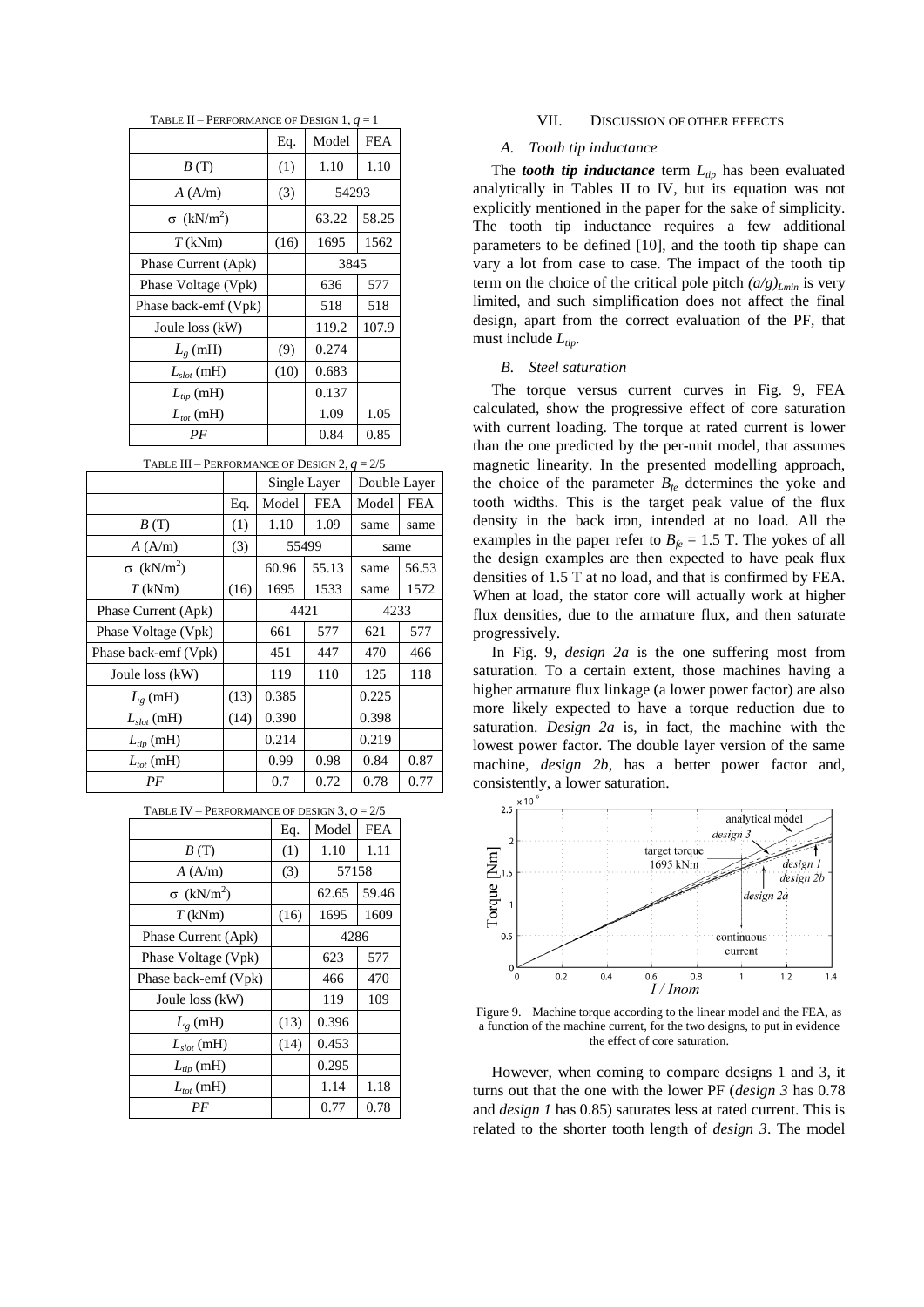could be modified to include saturation, but this has been avoided for simplicity. A possible countermeasure to reduce the torque overestimate, with no model complication, could be to oversize the yoke and tooth widths by a certain factor, by setting a lower no load peak flux density (e.g.  $B_f = 1.4$  T).

In Tables II to IV the phase voltage amplitude from the model and from FEA are different, again due to core saturation.

Last, the *Ltot* inductances in the tables are FEA calculated at low current loading, before saturation, to be comparable with the respective values given by the model.

#### *C. Design maps at given outer dimensions*

It is interesting to see how the design philosophy based on elementary blocks can partially change when moving to real world rotating machine. The blocks of the per-unit model refer to the airgap surface (radius *r*), that is not equal for all the designs at Section VI, where it is the outer dimension  $(R = 2$  m) that is always the same, instead.



Figure 10. PF and W/m<sup>2</sup> countour curves at constant outer dimensions (R  $= 2m$ ,  $l = 1.3m$ ) and constant torque (1695 kNm), for  $q = 2/5$ , single layer.



Figure 11. PF and  $W/m^2$  countour curves at constant outer dimensions (R  $= 2m$ ,  $l = 1.3m$ ) and constant torque (1695 kNm), for  $q = 2/5$ , double layer.

Figs. 10 and 11 summarize the performance of a family of rotating machines all having the same stack cylinder (*R*  $= 2m$ ,  $l = 1.3m$ ) and the same output torque (1695 Nm). All

the curves have been traced by means of the linear per-unit model, applied iteratively to obtain  $R = 2$  m and the specified torque. All machines of Fig. 10 have  $q = 2/5$ , single layer, including *design 2a*, while Fig. 11 refers to  $q =$ 2/5, double layer (*design 2b* and *design 3*). The PF and the specific loss contour curves are reported as a function of the number of pole pairs and of the tooth length. The red dotted line represents the family of machines having the p.u. pole inductance minimized, that should be the ones with the best PF at given loss, according to the elementary blocks approach.

Fig. 10 shows that the loss of *design 2a*, which lays on the red line, can be reduced by increasing the number of poles and keeping the same tooth length. The gray "improvement area" indicates machines with a lower  $k_i$ and the PF substantially unchanged.

Similarly, *design 3* is on the red line in Fig. 11, apart from pole truncation to  $p = 45$ , and it can become more efficient again by moving horizontally in the graphs, still with a good PF. *Design 2b* is not red-line optimized, and yet its PF is higher than the one of *Design 3*, at the expense of higher Joule losses.

Dealing with the mass of the active parts, moving horizontally in Figs. 10 and 11 means to *slightly reduce the total mass.* This because machines with higher poles and same tooth length have a thinner back iron both in the stator and in the rotor.

To summarize, the red curve of minimum inductance splits the dominion of possible designs into a *right-hand area of convenient designs* and a left-hand area of non convenient designs. There are good reasons to choose to stay on the line or to move slightly rightwards, but there are no reasons for moving leftwards, because all figures of merit (PF,  $k_j$ , mass) would deteriorate in that case.

# VIII. CONCLUSION

The design of surface mounted permanent magnet motors with high number of poles is approached by means of a per-unit analytical model, assuming magnetic linearity and a rectified geometry. The formulas cover distributed and concentrated windings, that are compared according to. An original expression for the airgap inductance is presented, valid for fractional windings of all slot/pole/phase combinations, single or double layer. It can be verified that the airgap inductance of a double layer winding machine is exactly one half of that of the corresponding single layer machine.

The PF maximization criterion, at continuous current loading, orientates the selection of the pole pitch and then the number of pole pairs. It is not to be respected strictly, but it splits bad designs from good designs.

The passage from the rectified to the cylindrical machine is addressed, as well as the effects of steel saturation, that are FEA quantified and commented.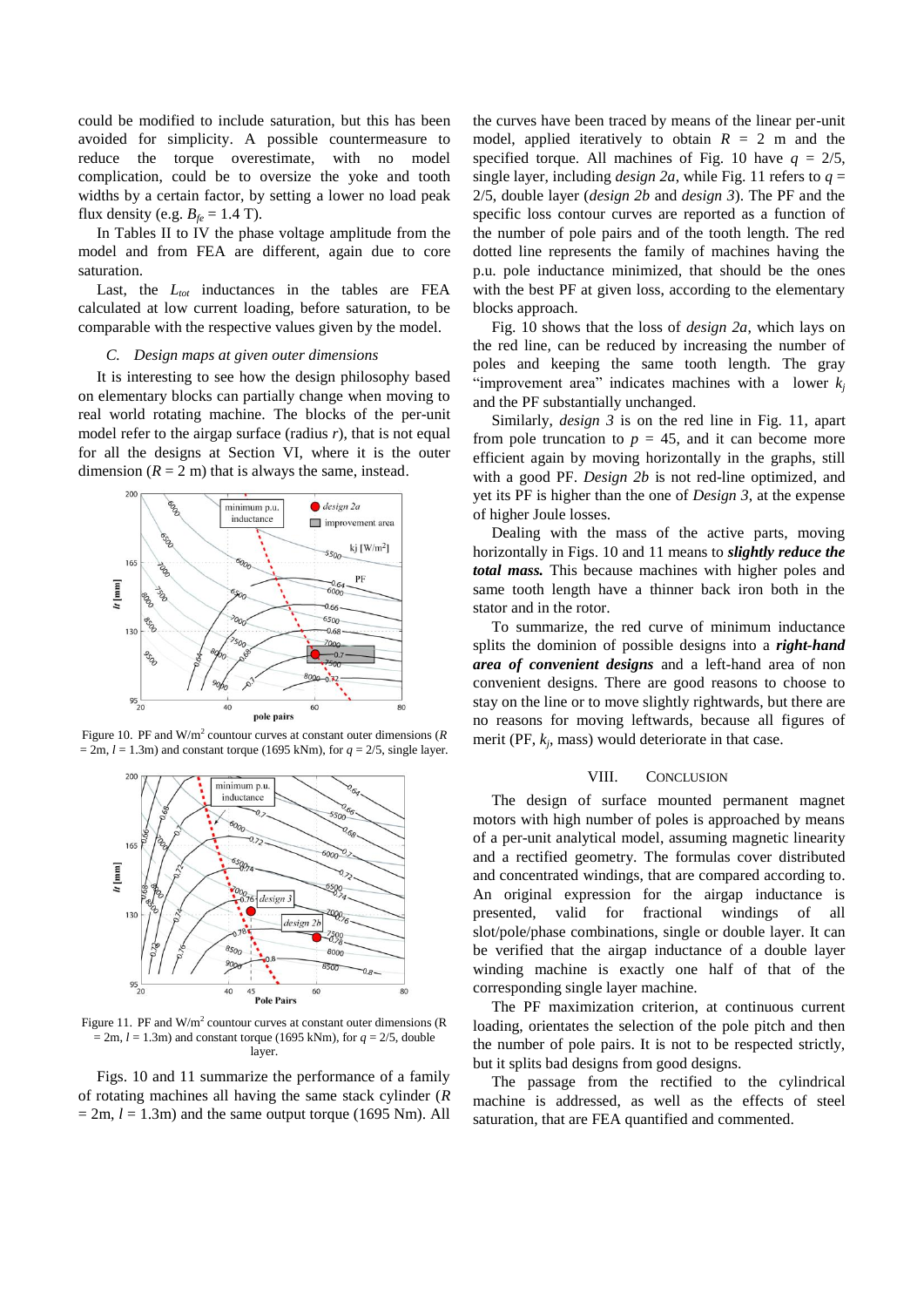Four design examples are presented, with reference to a large size, direct drive wind generator. The examples confirm that single layer, concentrate winding machines are at risk of an unfeasibly low PF, and that double layer ones are, instead, very flexible in setting the PF at the designer's will. Distributed winding machines must have longer teeth to keep up with the others in terms of Joule losses, and they are then the heaviest of all, when efficiency is constrained.

Iron loss is neglected here, but it could limit the feasible number of poles in applications having higher speeds. The single layer windings, that require higher pole numbers for giving the same PF of double layer ones, could be further penalized in this perspective.

#### **REFERENCES**

- [1] Jahns, T.M.; "The expanding role of PM machines in direct-drive applications," Electrical Machines and Systems (ICEMS), 2011 International Conference on , vol., no., pp.1-6, 20-23 Aug. 2011
- [2] EL-Refaie, A.M.; "Fractional-Slot Concentrated-Windings Synchronous Permanent Magnet Machines: Opportunities and Challenges," Industrial Electronics, IEEE Transactions on , vol.57, no.1, pp.107-121, Jan. 2010
- [3] Mecrow, B.C.; Jack, A.G.; Haylock, J.A.; Coles, J.; , "Fault-tolerant permanent magnet machine drives," Electric Power Applications, IEE Proceedings - , vol.143, no.6, pp.437-442, Nov 1996
- [4] Cros, J.; Viarouge, P.; , "Synthesis of high performance PM motors with concentrated windings ," Energy Conversion, IEEE Transactions on , vol.17, no.2, pp.248-253, Jun 2002
- [5] Magnussen, F.; Sadarangani, C.; , "Winding factors and Joule losses of permanent magnet machines with concentrated windings, *Electric Machines and Drives Conference, 2003. IEMDC'03. IEEE International* , vol.1, no., pp. 333- 339 vol.1, 1-4 June 2003
- [6] P. Salminen, Fractional Slot Permanent Magnet Synchronous Motors for Low Speed Applications. Dissertation, Lappeenranta University of Technology, 2004, p. 150.
- [7] Bianchi, N.; Dai Pre, M.; , "Use of the star of slots in designing fractional-slot single-layer synchronous motors," Electric Power Applications, IEE Proceedings - , vol.153, no.3, pp. 459- 466, 1 May 2006
- [8] El-Refaie, A.M.; Jahns, T.M.; Novotny, D.W.; , "Analysis of surface permanent magnet machines with fractional-slot concentrated windings," *Energy Conversion, IEEE Transactions on* , vol.21, no.1, pp. 34- 43, March 2006
- Ronghai Qu; Lipo, T.A.; , "General closed-form analytical expressions of air-gap inductances for surface-mounted permanent magnet and induction machines," Electric Machines and Drives Conference, 2003. IEMDC'03. IEEE International , vol.1, no., pp. 443- 448 vol.1, 1-4 June 2003
- [10] D.W. Novotny and T. A. Lipo, "Vector Control and Dynamics of AC Drives", Oxford, U.K.: Calderon, 1998.
- [11] Boazzo, B.; Pellegrino, G.; Vagati A.; , "Multipolar SPM machines for direct drive application: a comprehensive design approach", International Energy Conference & Exibition. Energycon 2012, 9-12 Sept. 2012.
- [12] Rasmussen, K.F.; Davies, J.H.; Miller, T.J.E.; McGelp, M.I.; Olaru, M.; , "Analytical and numerical computation of air-gap magnetic fields in brushless motors with surface permanent magnets," Industry Applications, IEEE Transactions on , vol.36, no.6, pp. 1547- 1554, Nov/Dec 2000.
- [13] D. C. Meeker, Finite Element Method Magnetics, Version 4.0.1 (03Dec2006 Build)[, http://www.femm.info](http://www.femm.info/)
- [14] Abdennadher, I.; Kessentini, R.; Masmoudi, A.; , "Analytical derivation and FEA validation of the inductances of CWPMM," Systems, Signals and Devices, 2009. SSD '09. 6th International Multi-Conference on , vol., no., pp.1-7, 23-26 March 2009

# APPENDIX: MATHEMATICAL DERIVATION OF EQUATIONS  $(10),(13-14)$

#### *Airgap inductance of fractional slot machines* (14)

The phase inductance, divided by the number of poles, accounts for self and mutual coupling contributions:

$$
L_{g,pole} = \frac{1}{2p} \cdot \left( L_{g,aa} - M_{g,ab} \right) \tag{19}
$$

The two terms in (19) come from the integration of the winding functions  $N_a$  (phase a) and  $N_b$  (phase b) [10]:

$$
L_{g,pole} = \frac{\mu_0 l \cdot a}{k_c g + l_m} \cdot \left[ \frac{1}{2\pi} \cdot \left( \int_{-\pi}^{\pi} N_a^2 d\vartheta - \int_{-\pi}^{\pi} N_a N_b d\vartheta \right) \right] (20)
$$

Fractional slot windings can be grouped as in Table V, with all combinations belonging to one group having the same *a* and *b* winding functions. The "basic" slot and pole numbers represent one electric periodicity as defined in [7].

|               | TABLE V - EXAMPLES OF WINDING FUNCTIONS INTEGRALS |                |                   |                                                    |                                                          |                         |  |  |  |  |  |
|---------------|---------------------------------------------------|----------------|-------------------|----------------------------------------------------|----------------------------------------------------------|-------------------------|--|--|--|--|--|
| q             | basic<br>slots                                    | basic<br>poles | layers<br>$(n_l)$ | $\frac{1}{2\pi}\int_{-\pi}^{\pi} N_a^2 d\vartheta$ | $-\frac{1}{2\pi}\int_{-\infty}^{\pi} N_a N_b d\vartheta$ | total                   |  |  |  |  |  |
| $\frac{1}{2}$ |                                                   | $\overline{c}$ |                   |                                                    |                                                          |                         |  |  |  |  |  |
| $\frac{1}{4}$ | 3                                                 | $\overline{4}$ | $\overline{c}$    |                                                    |                                                          |                         |  |  |  |  |  |
| 1/8           |                                                   | 8              |                   | $\frac{N_{slot}^2}{18}$                            | $\frac{N_{slot}^2}{36}$                                  | $\frac{N_{slot}^2}{12}$ |  |  |  |  |  |
| 1/10          |                                                   | 10             |                   |                                                    |                                                          |                         |  |  |  |  |  |
| $\frac{1}{2}$ |                                                   | $\overline{4}$ |                   |                                                    |                                                          |                         |  |  |  |  |  |
| $\frac{1}{4}$ | 6                                                 | 8              | $\mathbf{1}$      |                                                    |                                                          | $\frac{N_{slot}^2}{6}$  |  |  |  |  |  |
| 1/8           |                                                   | 16             |                   | $rac{5}{36}N_{slot}^2$                             | $\frac{N_{slot}^2}{36}$                                  |                         |  |  |  |  |  |
| 1/10          |                                                   | 20             |                   |                                                    |                                                          |                         |  |  |  |  |  |
| 3/8           | 9                                                 | 8              | $\overline{c}$    |                                                    |                                                          |                         |  |  |  |  |  |
| 3/10          |                                                   | 10             |                   | $\frac{13 N_{slot}^2}{4\cdot 81}$                  | $\frac{N_{slot}^2}{8\cdot 81}$                           | $\frac{N_{slot}^2}{12}$ |  |  |  |  |  |
| $2/5$         | 12                                                | 10             | $\mathbf{1}$      | $\frac{N_{slot}^2}{6}$                             | $\mathbf{0}$                                             | $N_{slot}^2$<br>6       |  |  |  |  |  |
| $2/7$         |                                                   | 14             | $\mathfrak{2}$    | $\frac{N_{slot}^2}{2}$<br>12                       | $\boldsymbol{0}$                                         | $N_{slot}^2$<br>12      |  |  |  |  |  |

The arrangement of phase coils into slots is made according to [7], as well. Table V reports the result of the two integral terms in square brackets in (20). All the slot/pole examples have a winding factor equal or greater than 0.866, with the "basic slots" number limited to 12 for space reasons. It turns out that the sum of the winding integrals is always  $N_{slot}^2/(6n_l)$ .  $N_{slot}$  is the number of conductors per slot, that is also *N/q*. From (20) and Table V, finally:

$$
L_{g,pole} = \frac{\mu_0 l \cdot a}{k_c g + l_m} \cdot \frac{1}{6n_l} \cdot \left(\frac{N}{q}\right)^2 \qquad (21)
$$

The normalization of (21) by *Lbase* (7) leads to (14).

#### *Slot leakage inductance* (10),(13)

Given one slot of rectangular shape, whose dimensions are  $l_t$  and  $w_{slot}$ , filled with  $N_{slot}$  conductors all belonging to the same phase, its leakage inductance is:

$$
L_{1slot} = \frac{1}{3}\mu_0 \cdot l \cdot N_{slot}^2 \cdot \frac{l_t}{w_{slot}} \quad (22)
$$